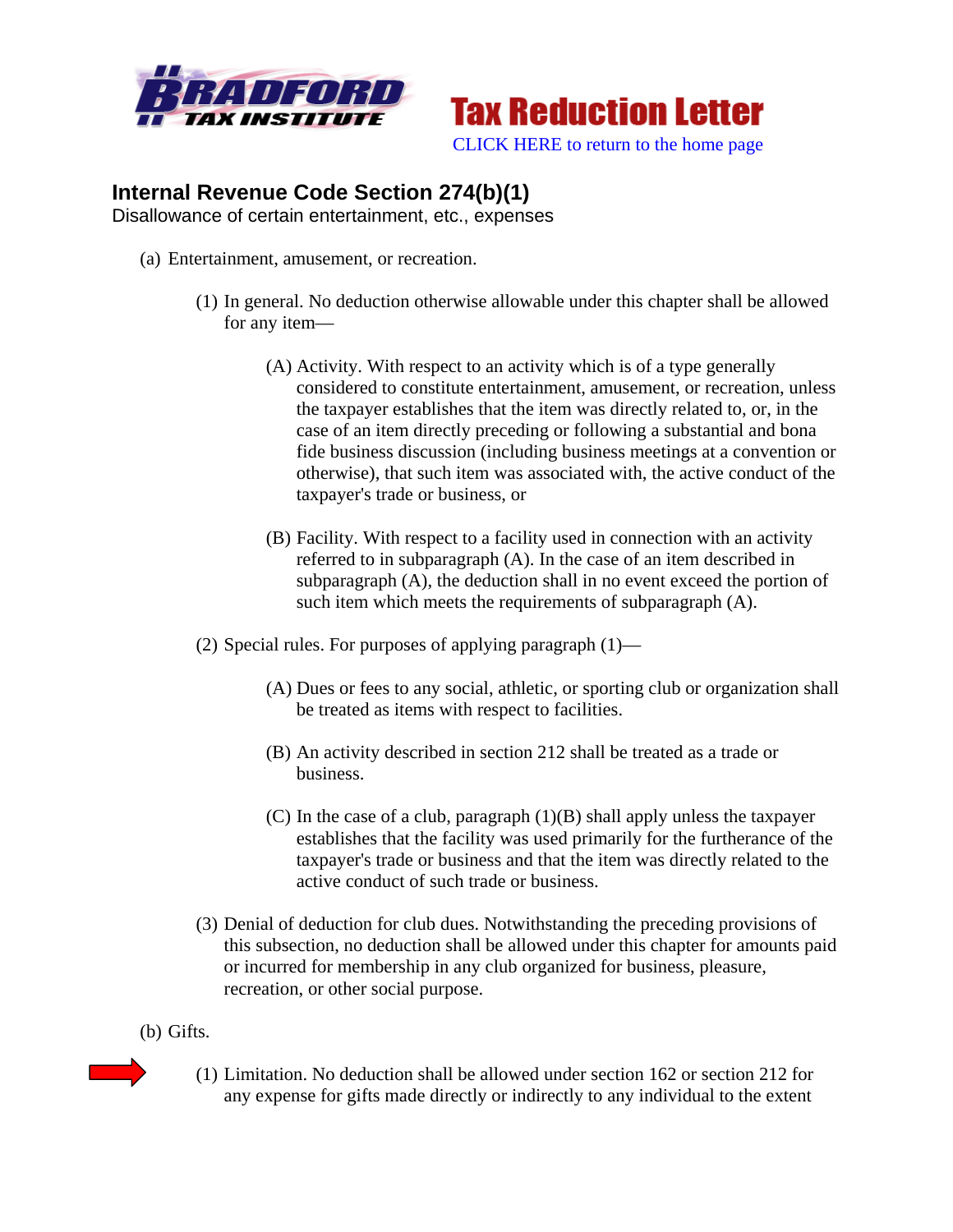that such expense, when added to prior expenses of the taxpayer for gifts made to such individual during the same taxable year, exceeds \$25. For purposes of this section, the term "gift" means any item excludable from gross income of the recipient under section 102 which is not excludable from his gross income under any other provision of this chapter, but such term does not include—

- (A) an item having a cost to the taxpayer not in excess of \$4.00 on which the name of the taxpayer is clearly and permanently imprinted and which is one of a number of identical items distributed generally by the taxpayer, or
- (B) a sign, display rack, or other promotional material to be used on the business premises of the recipient.
- (2) Special rules.
	- (A) In the case of a gift by a partnership, the limitation contained in paragraph (1) shall apply to the partnership as well as to each member thereof.
	- (B) For purposes of paragraph (1), a husband and wife shall be treated as one taxpayer.
- (c) Certain foreign travel.
	- (1) In general. In the case of any individual who travels outside the United States away from home in pursuit of a trade or business or in pursuit of an activity described in section 212, no deduction shall be allowed under section 162 or section 212 for that portion of the expenses of such travel otherwise allowable under such section which, under regulations prescribed by the Secretary, is not allocable to such trade or business or to such activity.
	- (2) Exception. Paragraph (1) shall not apply to the expenses of any travel outside the United States away from home if—
		- (A) such travel does not exceed one week, or
		- (B) the portion of the time of travel outside the United States away from home which is not attributable to the pursuit of the taxpayer's trade or business or an activity described in section 212 is less than 25 percent of the total time on such travel.
	- (3) Domestic travel excluded. For purposes of this subsection, travel outside the United States does not include any travel from one point in the United States to another point in the United States.
- (d) Substantiation required. No deduction or credit shall be allowed—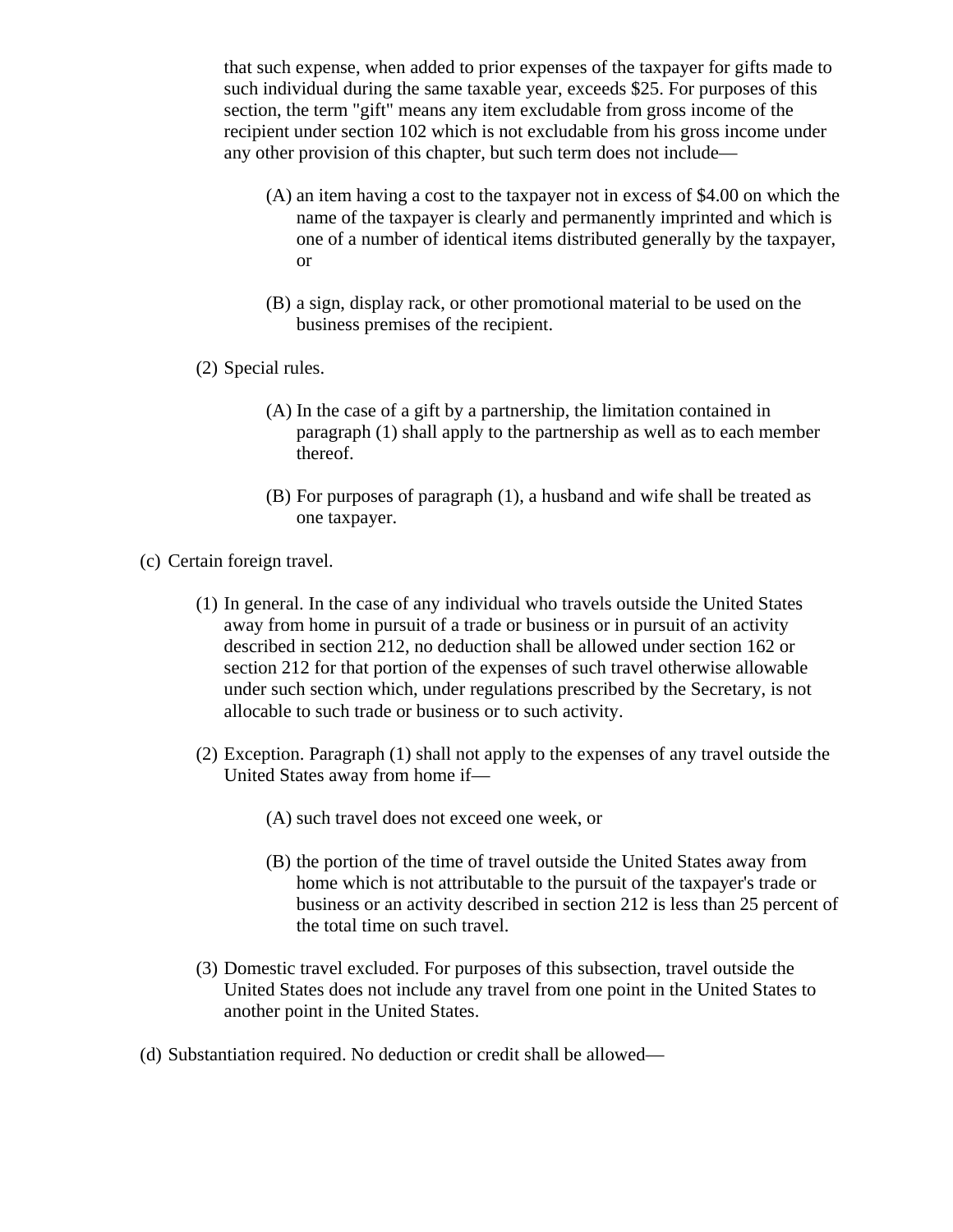- (1) under section 162 or 212 for any traveling expense (including meals and lodging while away from home),
- (2) for any item with respect to an activity which is of a type generally considered to constitute entertainment, amusement, or recreation, or with respect to a facility used in connection with such an activity,
- (3) for any expense for gifts, or
- (4) with respect to any listed property (as defined in section 280F(d)(4)), unless the taxpayer substantiates by adequate records or by sufficient evidence corroborating the taxpayer's own statement  $(A)$  the amount of such expense or other item,  $(B)$ the time and place of the travel, entertainment, amusement, recreation, or use of the facility or property, or the date and description of the gift,  $(C)$  the business purpose of the expense or other item, and (D) the business relationship to the taxpayer of persons entertained, using the facility or property, or receiving the gift. The Secretary may by regulations provide that some or all of the requirements of the preceding sentence shall not apply in the case of an expense which does not exceed an amount prescribed pursuant to such regulations. This subsection shall not apply to any qualified nonpersonal use vehicle (as defined in subsection (i)).
- (e) Specific exceptions to application of subsection (a). Subsection (a) shall not apply to—
	- (1) Food and beverages for employees. Expenses for food and beverages (and facilities used in connection therewith) furnished on the business premises of the taxpayer primarily for his employees.
	- (2) Expenses treated as compensation.
		- (A) In general. Except as provided in subparagraph (B), expenses for goods, services, and facilities, to the extent that the expenses are treated by the taxpayer, with respect to the recipient of the entertainment, amusement, or recreation, as compensation to an employee on the taxpayer's return of tax under this chapter and as wages to such employee for purposes of chapter 24 (relating to withholding of income tax at source on wages).
		- (B) Specified individuals.
			- (i) In general. In the case of a recipient who is a specified individual, subparagraph (A) and paragraph (9) shall each be applied by substituting "to the extent that the expenses do not exceed the amount of the expenses which" for "to the extent that the expenses".
			- (ii) Specified individual. For purposes of clause (i), the term "specified individual" means any individual who—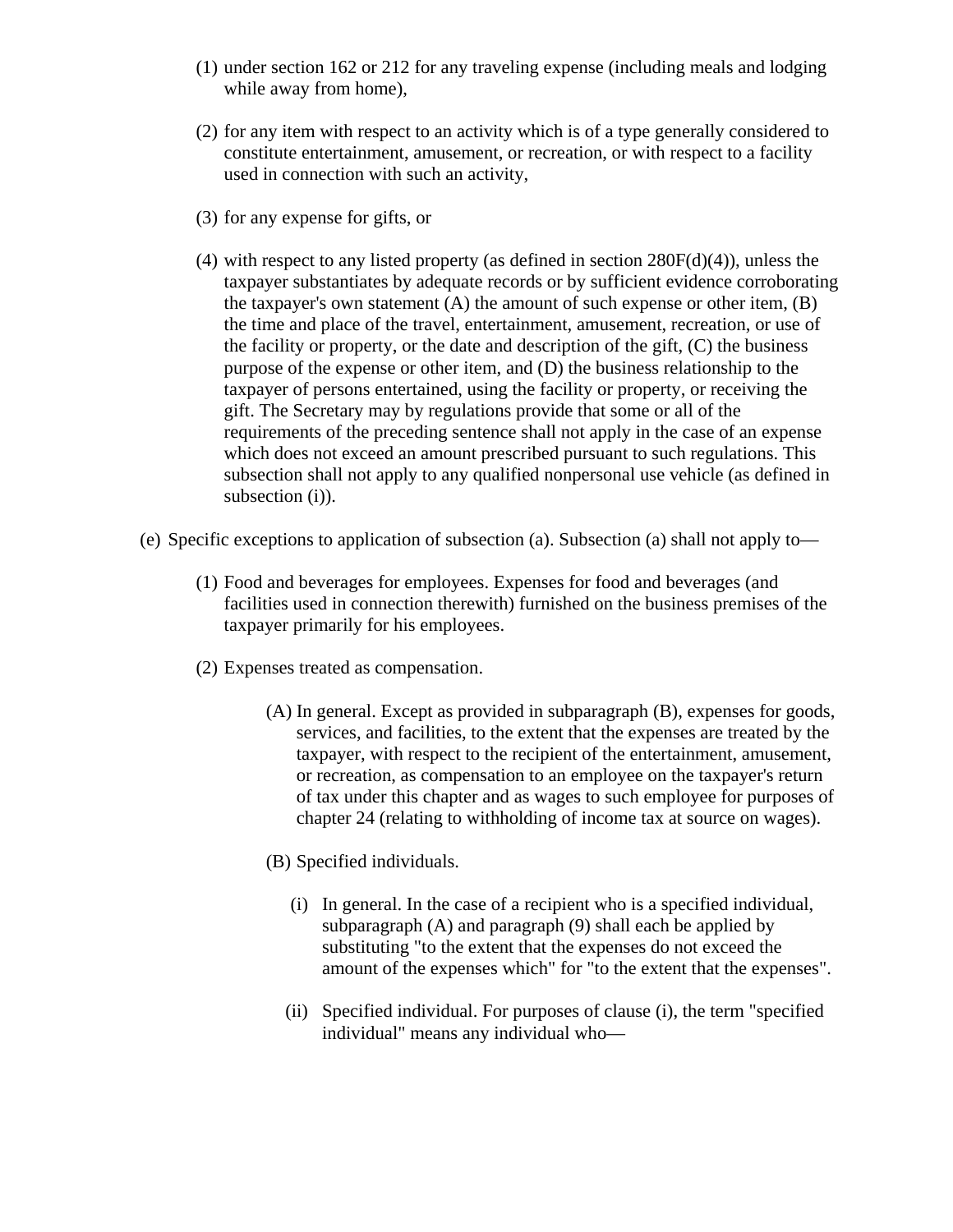- (I) is subject to the requirements of section 16(a) of the Securities Exchange Act of 1934 with respect to the taxpayer or a related party to the taxpayer, or
- (II) would be subject to such requirements if the taxpayer (or such related party) were an issuer of equity securities referred to in such section. For purposes of this clause, a person is a related party with respect to another person if such person bears a relationship to such other person described in section 267(b) or 707(b).
- (3) Reimbursed expenses. Expenses paid or incurred by the taxpayer, in connection with the performance by him of services for another person (whether or not such other person is his employer), under a reimbursement or other expense allowance arrangement with such other person, but this paragraph shall apply—
	- (A) where the services are performed for an employer, only if the employer has not treated such expenses in the manner provided in paragraph (2), or
	- (B) where the services are performed for a person other than an employer, only if the taxpayer accounts (to the extent provided by subsection (d)) to such person.
- (4) Recreational, etc., expenses for employees. Expenses for recreational, social, or similar activities (including facilities therefor) primarily for the benefit of employees (other than employees who are highly compensated employees (within the meaning of section  $414(q)$ )). For purposes of this paragraph, an individual owning less than a 10-percent interest in the taxpayer's trade or business shall not be considered a shareholder or other owner, and for such purposes an individual shall be treated as owning any interest owned by a member of his family (within the meaning of section  $267(c)(4)$ ). This paragraph shall not apply for purposes of subsection (a)(3).
- (5) Employee, stockholder, etc., business meetings. Expenses incurred by a taxpayer which are directly related to business meetings of his employees, stockholders, agents, or directors.
- (6) Meetings of business leagues, etc. Expenses directly related and necessary to attendance at a business meeting or convention of any organization described in section 501(c)(6) (relating to business leagues, chambers of commerce, real estate boards, and boards of trade) and exempt from taxation under section 501(a).
- (7) Items available to public. Expenses for goods, services, and facilities made available by the taxpayer to the general public.
- (8) Entertainment sold to customers. Expenses for goods or services (including the use of facilities) which are sold by the taxpayer in a bona fide transaction for an adequate and full consideration in money or money's worth.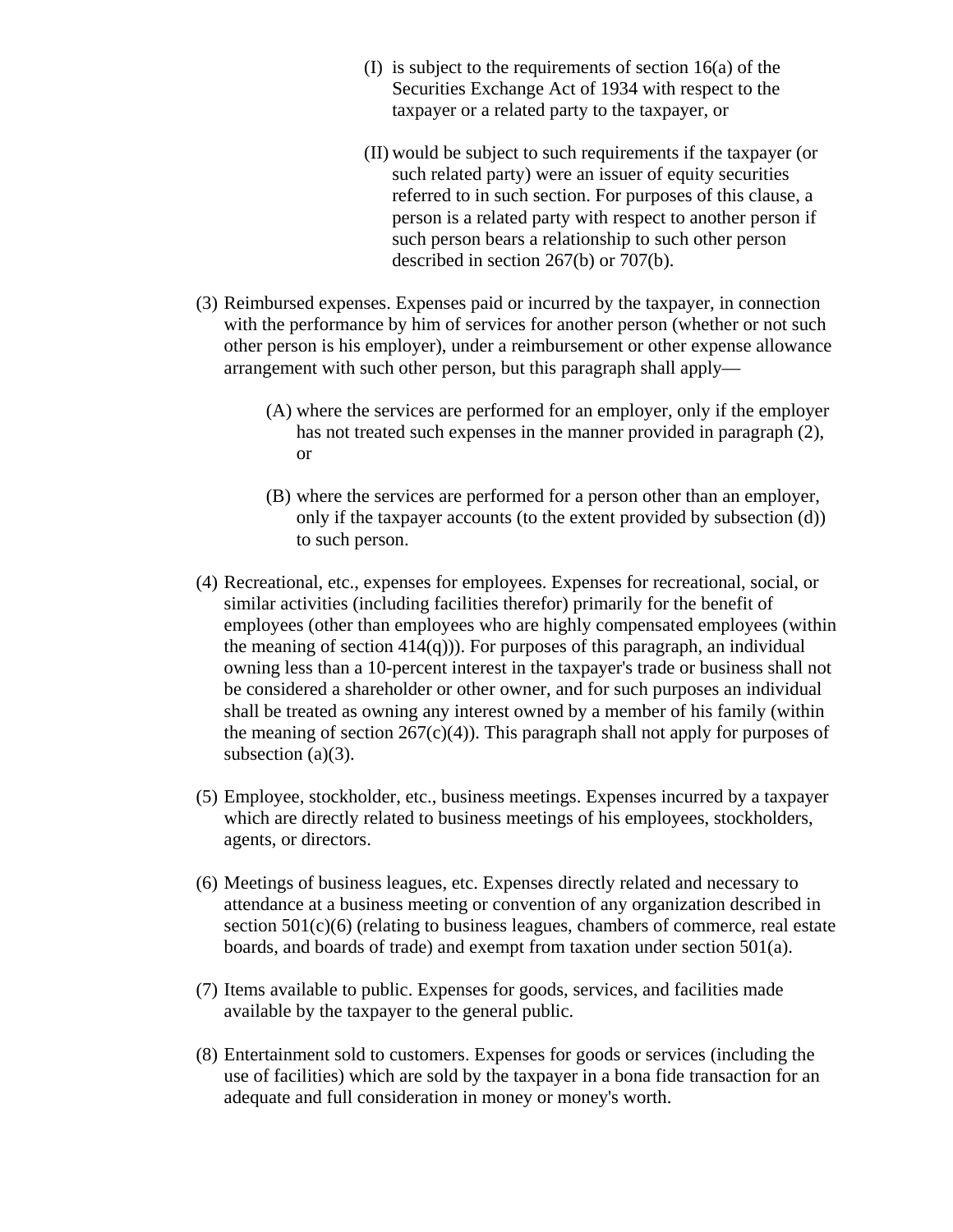- (9) Expenses includible in income of persons who are not employees. Expenses paid or incurred by the taxpayer for goods, services, and facilities to the extent that the expenses are includible in the gross income of a recipient of the entertainment, amusement, or recreation who is not an employee of the taxpayer as compensation for services rendered or as a prize or award under section 74. The preceding sentence shall not apply to any amount paid or incurred by the taxpayer if such amount is required to be included (or would be so required except that the amount is less than \$600) in any information return filed by such taxpayer under part III of subchapter A of chapter 61 and is not so included. For purposes of this subsection, any item referred to in subsection (a) shall be treated as an expense.
- (f) Interest, taxes, casualty losses, etc. This section shall not apply to any deduction allowable to the taxpayer without regard to its connection with his trade or business (or with his income-producing activity). In the case of a taxpayer which is not an individual, the preceding sentence shall be applied as if it were an individual.
- (g) Treatment of entertainment, etc., type facility. For purposes of this chapter, if deductions are disallowed under subsection (a) with respect to any portion of a facility, such portion shall be treated as an asset which is used for personal, living, and family purposes (and not as an asset used in the trade or business).
- (h) Attendance at conventions, etc.
	- (1) In general. In the case of any individual who attends a convention, seminar, or similar meeting which is held outside the North American area, no deduction shall be allowed under section 162 for expenses allocable to such meeting unless the taxpayer establishes that the meeting is directly related to the active conduct of his trade or business and that, after taking into account in the manner provided by regulations prescribed by the Secretary—
		- (A) the purpose of such meeting and the activities taking place at such meeting,
		- (B) the purposes and activities of the sponsoring organizations or groups,
		- (C) the residences of the active members of the sponsoring organization and the places at which other meetings of the sponsoring organization or groups have been held or will be held, and
		- (D) such other relevant factors as the taxpayer may present, it is as reasonable for the meeting to be held outside the North American area as within the North American area.
	- (2) Conventions on cruise ships. In the case of any individual who attends a convention, seminar, or other meeting which is held on any cruise ship, no deduction shall be allowed under section 162 for expenses allocable to such meeting, unless the taxpayer meets the requirements of paragraph (5) and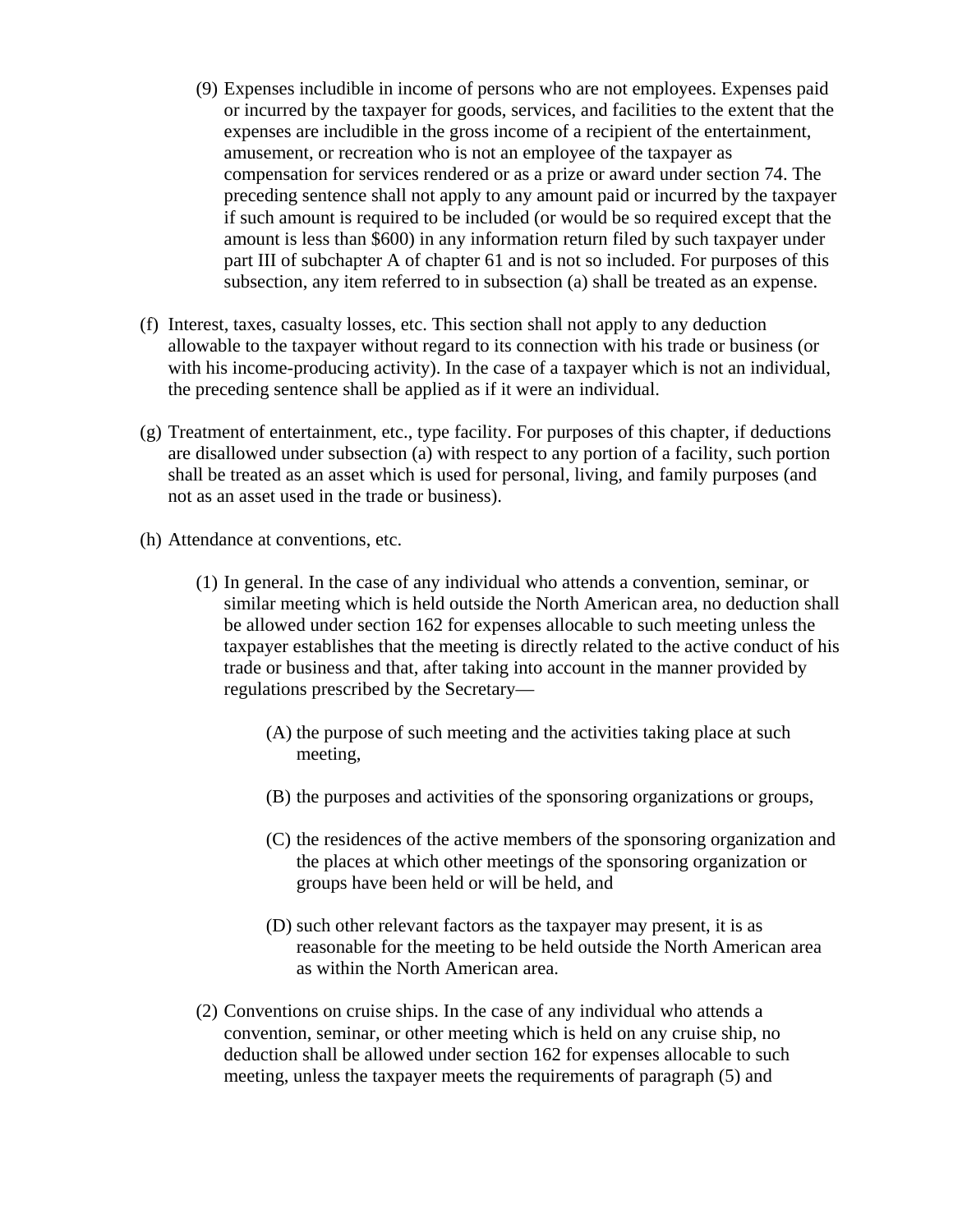establishes that the meeting is directly related to the active conduct of his trade or business and that—

- (A) the cruise ship is a vessel registered in the United States; and
- (B) all ports of call of such cruise ship are located in the United States or in possessions of the United States. With respect to cruises beginning in any calendar year, not more than \$2,000 of the expenses attributable to an individual attending one or more meetings may be taken into account under section 162 by reason of the preceding sentence.
- (3) Definitions. For purposes of this subsection—
	- (A) North American area. The term "North American area" means the United States, its possessions, and the Trust Territory of the Pacific Islands, and Canada and Mexico.
	- (B) Cruise ship. The term "cruise ship" means any vessel sailing within or without the territorial waters of the United States.
- (4) Subsection to apply to employer as well as to traveler.
	- (A) Except as provided in subparagraph (B), this subsection shall apply to deductions otherwise allowable under section 162 to any person, whether or not such person is the individual attending the convention, seminar, or similar meeting.
	- (B) This subsection shall not deny a deduction to any person other than the individual attending the convention, seminar, or similar meeting with respect to any amount paid by such person to or on behalf of such individual if includible in the gross income of such individual. The preceding sentence shall not apply if the amount is required to be included in any information return filed by such person under part III of subchapter A of chapter 61 and is not so included.
- (5) Reporting requirements. No deduction shall be allowed under section 162 for expenses allocable to attendance at a convention, seminar, or similar meeting on any cruise ship unless the taxpayer claiming the deduction attaches to the return of tax on which the deduction is claimed—
	- (A) a written statement signed by the individual attending the meeting which includes—
		- (i) information with respect to the total days of the trip, excluding the days of transportation to and from the cruise ship port, and the number of hours of each day of the trip which such individual devoted to scheduled business activities,
		- (ii) a program of the scheduled business activities of the meeting, and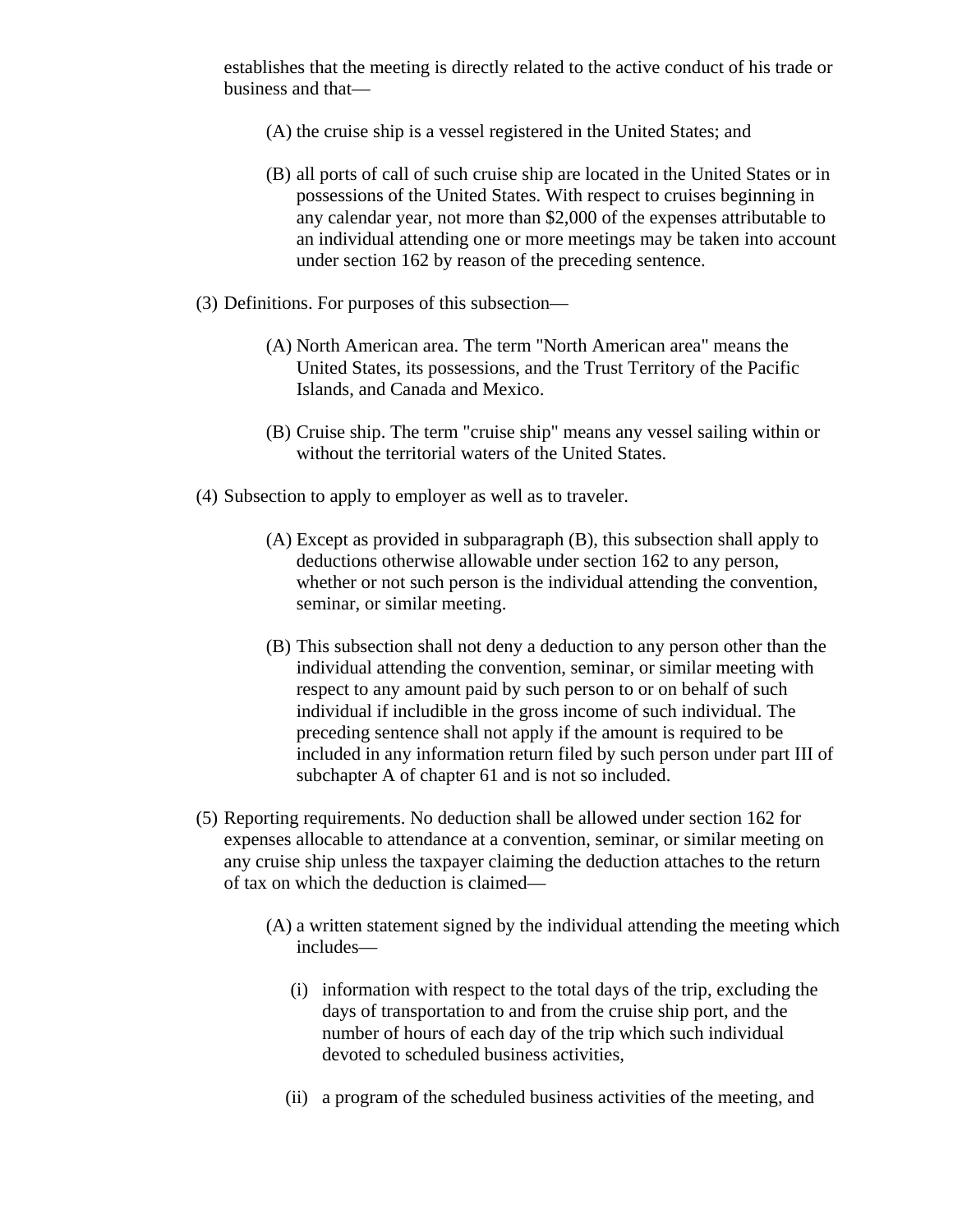- (iii) such other information as may be required in regulations prescribed by the Secretary; and
- (B) a written statement signed by an officer of the organization or group sponsoring the meeting which includes—
	- (i) a schedule of business activities of each day of the meeting,
	- (ii) the number of hours which the individual attending the meeting attended such scheduled business activities, and
	- (iii) such other information as may be required in regulations prescribed by the Secretary.
- (6) Treatment of conventions in certain Caribbean countries.
	- (A) In general. For purposes of this subsection, the term "North American area" includes, with respect to any convention, seminar, or similar meeting, any beneficiary country if (as of the time such meeting begins)—
		- (i) there is in effect a bilateral or multilateral agreement described in subparagraph (C) between such country and the United States providing for the exchange of information between the United States and such country, and
		- (ii) there is not in effect a finding by the Secretary that the tax laws of such country discriminate against conventions held in the United States.
	- (B) Beneficiary country. For purposes of this paragraph, the term "beneficiary country" has the meaning given to such term by section 212(a)(1)(A) of the Caribbean Basin Economic Recovery Act; except that such term shall include Bermuda.
	- (C) Authority to conclude exchange of information agreements.
		- (i) In general. The Secretary is authorized to negotiate and conclude an agreement for the exchange of information with any beneficiary country. Except as provided in clause (ii), an exchange of information agreement shall provide for the exchange of such information (not limited to information concerning nationals or residents of the United States or the beneficiary country) as may be necessary or appropriate to carry out and enforce the tax laws of the United States and the beneficiary country (whether criminal or civil proceedings), including information which may otherwise be subject to nondisclosure provisions of the local law of the beneficiary country such as provisions respecting bank secrecy and bearer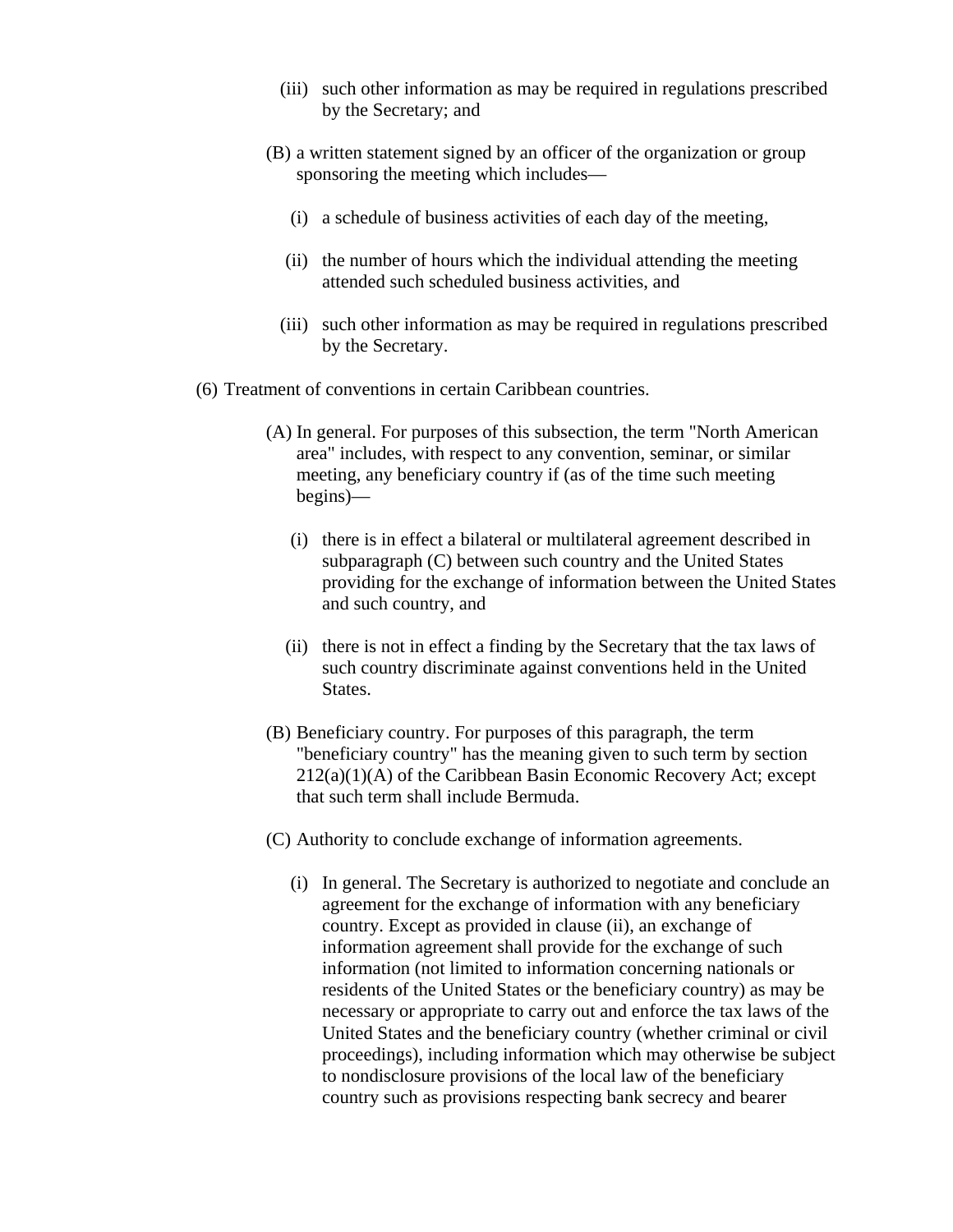shares. The exchange of information agreement shall be terminable by either country on reasonable notice and shall provide that information received by either country will be disclosed only to persons or authorities (including courts and administrative bodies) involved in the administration or oversight of, or in the determination of appeals in respect of, taxes of the United States or the beneficiary country and will be used by such persons or authorities only for such purposes.

- (ii) Nondisclosure of qualified confidential information sought for civil tax purposes. An exchange of information agreement need not provide for the exchange of qualified confidential information which is sought only for civil tax purposes if—
	- (I) the Secretary of the Treasury, after making all reasonable efforts to negotiate an agreement which includes the exchange of such information, determines that such an agreement cannot be negotiated but that the agreement which was negotiated will significantly assist in the administration and enforcement of the tax laws of the United States, and
	- (II) the President determines that the agreement as negotiated is in the national security interest of the United States.
- (iii) Qualified confidential information defined. For purposes of this subparagraph, the term "qualified confidential information" means information which is subject to the nondisclosure provisions of any local law of the beneficiary country regarding bank secrecy or ownership of bearer shares.
- (iv) Civil tax purposes. For purposes of this subparagraph, the determination of whether information is sought only for civil tax purposes shall be made by the requesting party.
- (D) Coordination with other provisions. Any exchange of information agreement negotiated under subparagraph (C) shall be treated as an income tax convention for purposes of section  $6103(k)(4)$ . The Secretary may exercise his authority under subchapter A of chapter 78 to carry out any obligation of the United States under an agreement referred to in subparagraph (C).
- (E) Determinations published in the Federal Register. The following shall be published in the Federal Register—
	- (i) any determination by the President under subparagraph  $(C)(ii)$ (including the reasons for such determination),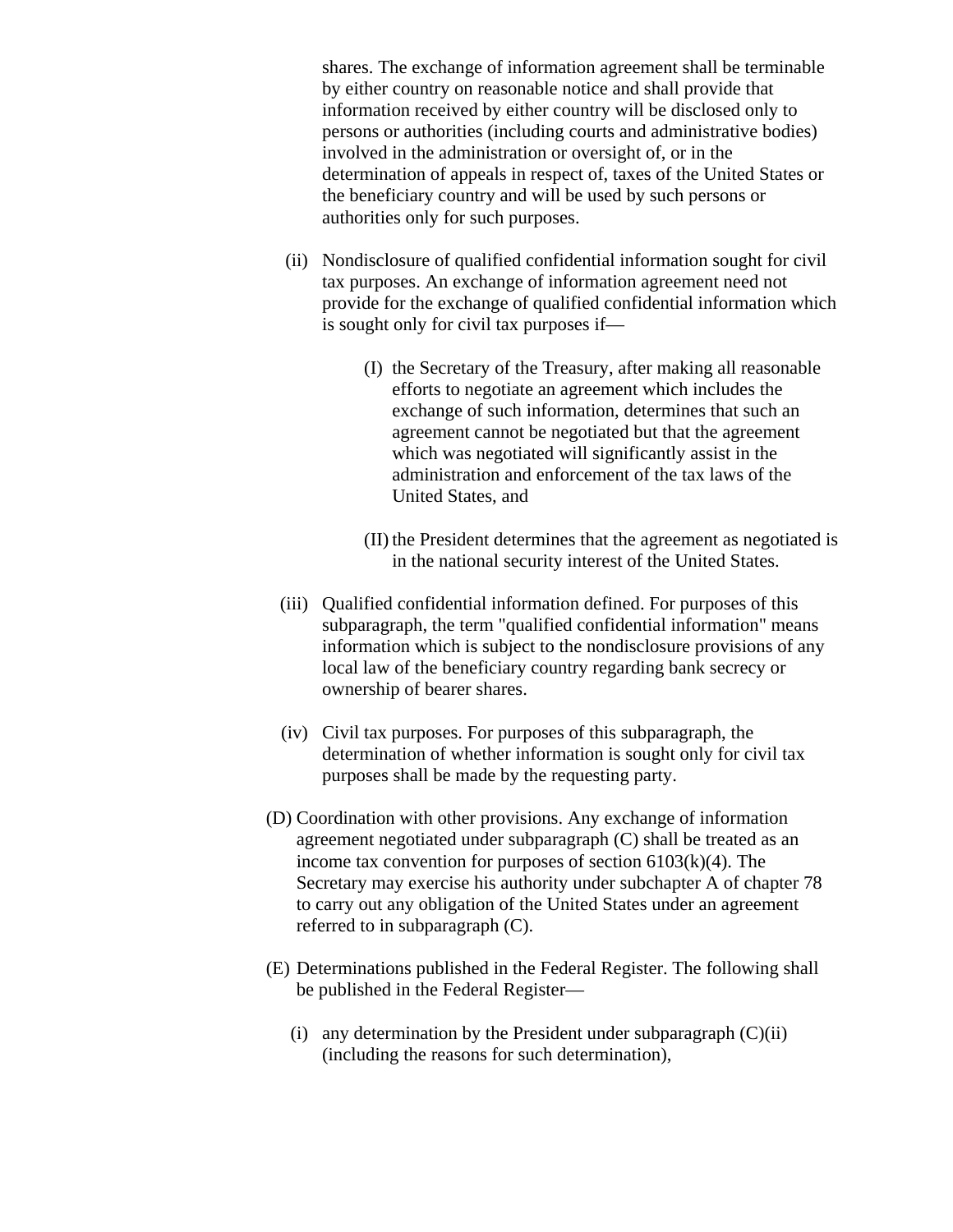- (ii) any determination by the Secretary under subparagraph  $(C)(ii)$ (including the reasons for such determination), and
- (iii) any finding by the Secretary under subparagraph  $(A)(ii)$  (and any termination thereof).
- (7) Seminars, etc. for section 212 purposes. No deduction shall be allowed under section 212 for expenses allocable to a convention, seminar, or similar meeting.
- (i) Qualified nonpersonal use vehicle. For purposes of subsection (d), the term "qualified nonpersonal use vehicle" means any vehicle which, by reason of its nature, is not likely to be used more than a de minimis amount for personal purposes.
- (j) Employee achievement awards.
	- (1) General rule. No deduction shall be allowed under section 162 or section 212 for the cost of an employee achievement award except to the extent that such cost does not exceed the deduction limitations of paragraph (2).
	- (2) Deduction limitations. The deduction for the cost of an employee achievement award made by an employer to an employee—
		- (A) which is not a qualified plan award, when added to the cost to the employer for all other employee achievement awards made to such employee during the taxable year which are not qualified plan awards, shall not exceed \$400, and
		- (B) which is a qualified plan award, when added to the cost to the employer for all other employee achievement awards made to such employee during the taxable year (including employee achievement awards which are not qualified plan awards), shall not exceed \$1,600.
	- (3) Definitions. For purposes of this subsection—
		- (A) Employee achievement award. The term "employee achievement award" means an item of tangible personal property which is—
			- (i) transferred by an employer to an employee for length of service achievement or safety achievement,
			- (ii) awarded as part of a meaningful presentation, and
			- (iii) awarded under conditions and circumstances that do not create a significant likelihood of the payment of disguised compensation.
		- (B) Qualified plan award.
			- (i) In general. The term "qualified plan award" means an employee achievement award awarded as part of an established written plan or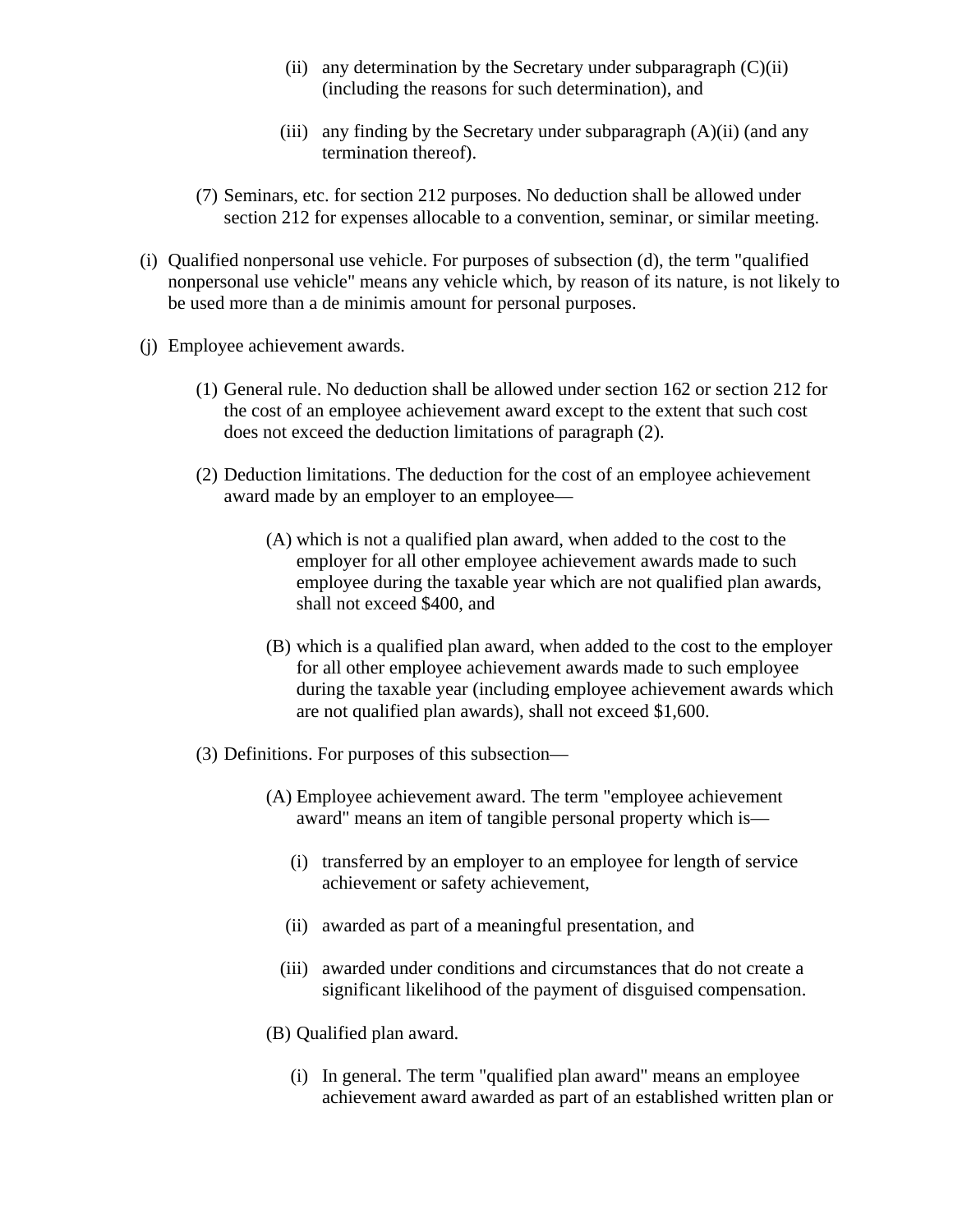program of the taxpayer which does not discriminate in favor of highly compensated employees (within the meaning of section  $414(q)$ ) as to eligibility or benefits.

- (ii) Limitation. An employee achievement award shall not be treated as a qualified plan award for any taxable year if the average cost of all employee achievement awards which are provided by the employer during the year, and which would be qualified plan awards but for this subparagraph, exceeds \$400. For purposes of the preceding sentence, average cost shall be determined by including the entire cost of qualified plan awards, without taking into account employee achievement awards of nominal value.
- (4) Special rules. For purposes of this subsection—
	- (A) Partnerships. In the case of an employee achievement award made by a partnership, the deduction limitations contained in paragraph (2) shall apply to the partnership as well as to each member thereof.
	- (B) Length of service awards. An item shall not be treated as having been provided for length of service achievement if the item is received during the recipient's 1st 5 years of employment or if the recipient received a length of service achievement award (other than an award excludable under section  $132(e)(1)$ ) during that year or any of the prior 4 years.
	- (C) Safety achievement awards. An item provided by an employer to an employee shall not be treated as having been provided for safety achievement if—
		- (i) during the taxable year, employee achievement awards (other than awards excludable under section 132(e)(1)) for safety achievement have previously been awarded by the employer to more than 10 percent of the employees of the employer (excluding employees described in clause (ii)), or
		- (ii) such item is awarded to a manager, administrator, clerical employee, or other professional employee.
- (k) Business meals.
	- (1) In general. No deduction shall be allowed under this chapter for the expense of any food or beverages unless—
		- (A) such expense is not lavish or extravagant under the circumstances, and
		- (B) the taxpayer (or an employee of the taxpayer) is present at the furnishing of such food or beverages.
	- (2) Exceptions. Paragraph (1) shall not apply to—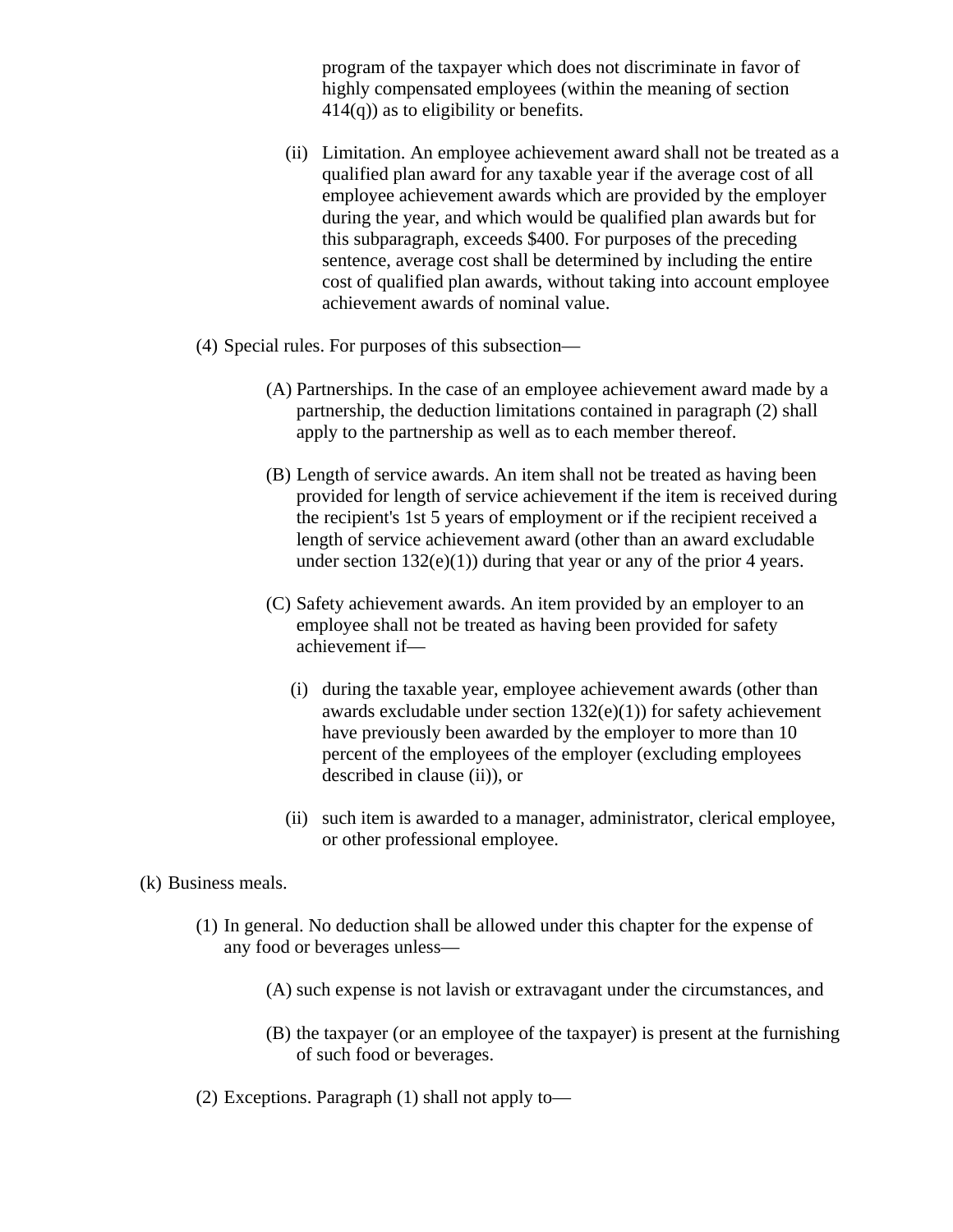- $(A)$  any expense described in paragraph  $(2)$ ,  $(3)$ ,  $(4)$ ,  $(7)$ ,  $(8)$ , or  $(9)$  of subsection (e), and
- (B) any other expense to the extent provided in regulations.
- (l) Additional limitations on entertainment tickets.
	- (1) Entertainment tickets.
		- (A) In general. In determining the amount allowable as a deduction under this chapter for any ticket for any activity or facility described in subsection (d)(2), the amount taken into account shall not exceed the face value of such ticket.
		- (B) Exception for certain charitable sports events. Subparagraph (A) shall not apply to any ticket for any sports event—
			- (i) which is organized for the primary purpose of benefiting an organization which is described in section  $501(c)(3)$  and exempt from tax under section 501(a),
			- (ii) all of the net proceeds of which are contributed to such organization, and
			- (iii) which utilizes volunteers for substantially all of the work performed in carrying out such event.
	- (2) Skyboxes, etc. In the case of a skybox or other private luxury box leased for more than 1 event, the amount allowable as a deduction under this chapter with respect to such events shall not exceed the sum of the face value of non-luxury box seat tickets for the seats in such box covered by the lease. For purposes of the preceding sentence, 2 or more related leases shall be treated as 1 lease.

(m)Additional limitations on travel expenses.

- (1) Luxury water transportation.
	- (A) In general. No deduction shall be allowed under this chapter for expenses incurred for transportation by water to the extent such expenses exceed twice the aggregate per diem amounts for days of such transportation. For purposes of the preceding sentence, the term "per diem amounts" means the highest amount generally allowable with respect to a day to employees of the executive branch of the Federal Government for per diem while away from home but serving in the United States.
	- (B) Exceptions. Subparagraph (A) shall not apply to—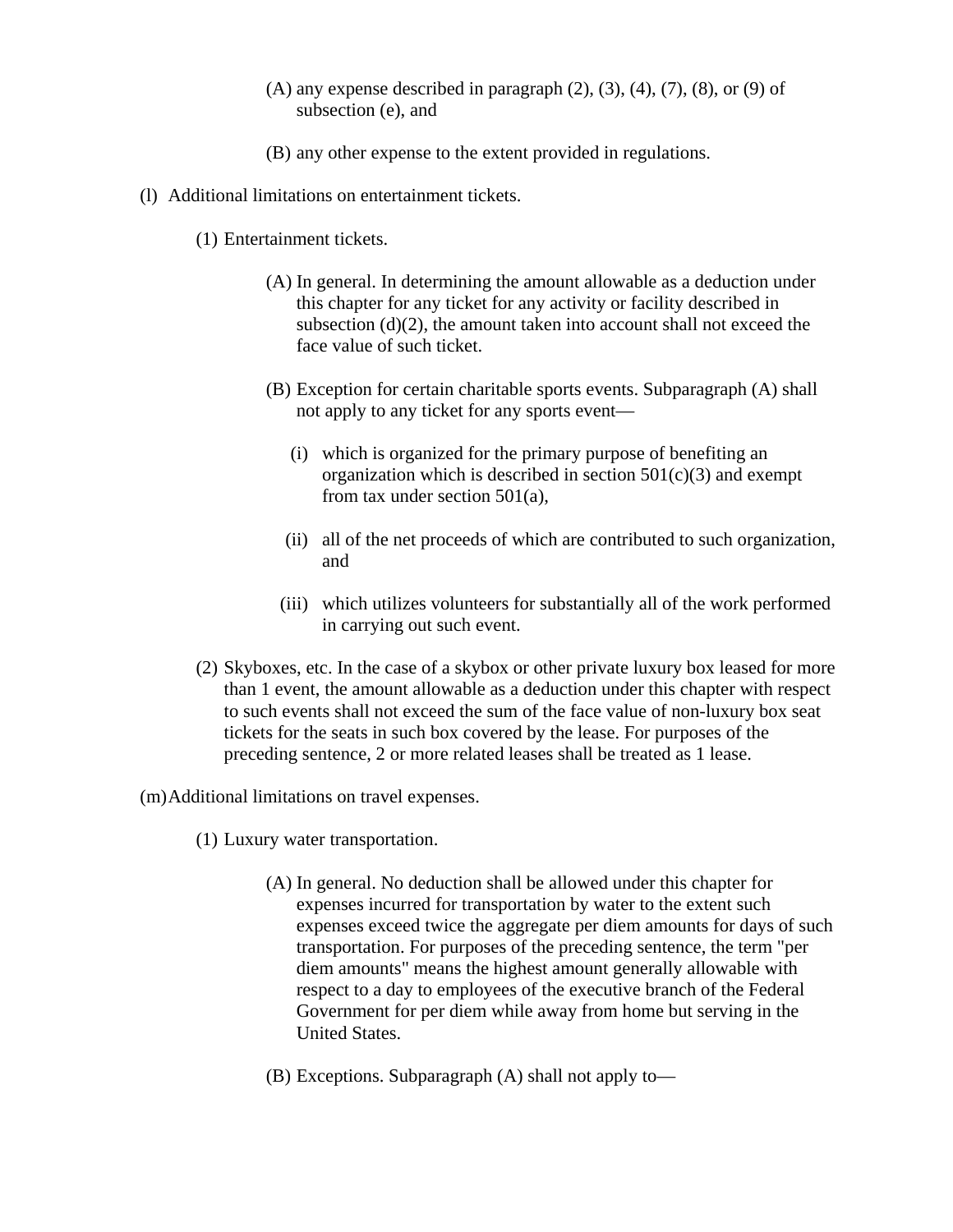- (i) any expense allocable to a convention, seminar, or other meeting which is held on any cruise ship, and
- (ii) any expense described in paragraph  $(2)$ ,  $(3)$ ,  $(4)$ ,  $(7)$ ,  $(8)$ , or  $(9)$  of subsection (e).
- (2) Travel as form of education. No deduction shall be allowed under this chapter for expenses for travel as a form of education.
- (3) Travel expenses of spouse, dependent, or others. No deduction shall be allowed under this chapter (other than section 217) for travel expenses paid or incurred with respect to a spouse, dependent, or other individual accompanying the taxpayer (or an officer or employee of the taxpayer) on business travel, unless—
	- (A) the spouse, dependent, or other individual is an employee of the taxpayer,
	- (B) the travel of the spouse, dependent, or other individual is for a bona fide business purpose, and
	- (C) such expenses would otherwise be deductible by the spouse, dependent, or other individual.
- (n) Only 50 percent of meal and entertainment expenses allowed as deduction.
	- (1) In general. The amount allowable as a deduction under this chapter for—
		- (A) any expense for food or beverages, and
		- (B) any item with respect to an activity which is of a type generally considered to constitute entertainment, amusement, or recreation, or with respect to a facility used in connection with such activity, shall not exceed 50 percent of the amount of such expense or item which would (but for this paragraph) be allowable as a deduction under this chapter.
	- (2) Exceptions. Paragraph (1) shall not apply to any expense if—
		- $(A)$  such expense is described in paragraph  $(2)$ ,  $(3)$ ,  $(4)$ ,  $(7)$ ,  $(8)$ , or  $(9)$  of subsection (e),
		- (B) in the case of an expense for food or beverages, such expense is excludable from the gross income of the recipient under section 132 by reason of subsection (e) thereof (relating to de minimis fringes),
		- (C) such expense is covered by a package involving a ticket described in subsection  $(l)(1)(B)$ ,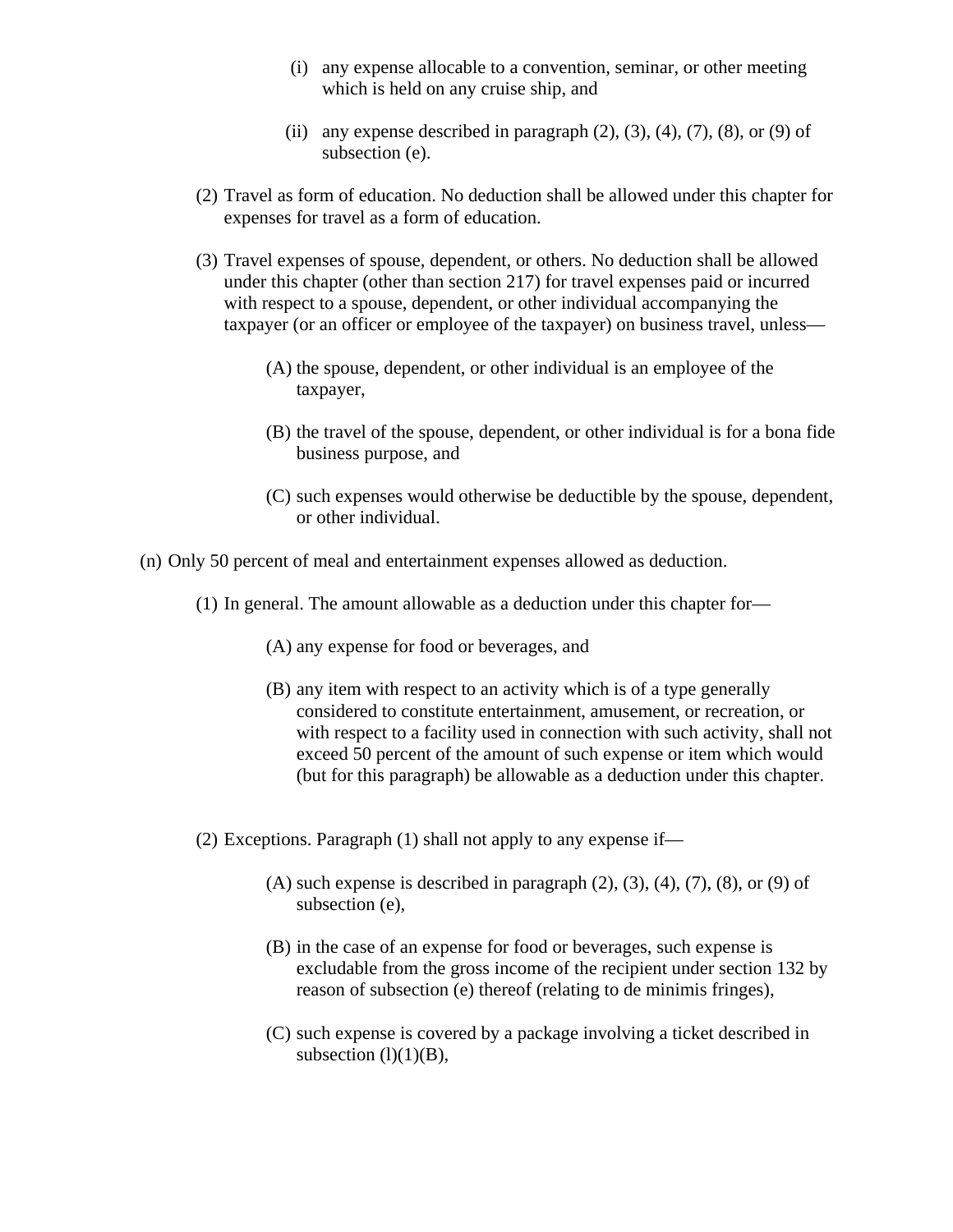- (D) in the case of an employer who pays or reimburses moving expenses of an employee, such expenses are includible in the income of the employee under section 82, or
- (E) such expense is for food or beverages—
	- (i) required by any Federal law to be provided to crew members of a commercial vessel,
	- (ii) provided to crew members of a commercial vessel—
		- (I) which is operating on the Great Lakes, the Saint Lawrence Seaway, or any inland waterway of the United States, and
		- (II) which is of a kind which would be required by Federal law to provide food and beverages to crew members if it were operated at sea,
	- (iii) provided on an oil or gas platform or drilling rig if the platform or rig is located offshore, or
	- (iv) provided on an oil or gas platform or drilling rig, or at a support camp which is in proximity and integral to such platform or rig, if the platform or rig is located in the United States north of 54 degrees north latitude. Clauses (i) and (ii) of subparagraph (E) shall not apply to vessels primarily engaged in providing luxury water transportation (determined under the principles of subsection (m)). In the case of the employee, the exception of subparagraph (A) shall not apply to expenses described in subparagraph (D).
- (3) Special rule for individuals subject to federal hours of service.
	- (A) In general. In the case of any expenses for food or beverages consumed while away from home (within the meaning of section  $162(a)(2)$ ) by an individual during, or incident to, the period of duty subject to the hours of service limitations of the Department of Transportation, paragraph (1) shall be applied by substituting "the applicable percentage" for "50 percent".
	- (B) Applicable percentage. For purposes of this paragraph, the term "applicable percentage" means the percentage determined under the following table:

| FOR TAXABLE YEARS BEGINNING IN<br>CALENDAR YEAR | THE APPLICABLE PERCENTAGE IS |
|-------------------------------------------------|------------------------------|
| 1998 or 1999                                    | 55                           |
| 2000 or 2001                                    | 60                           |